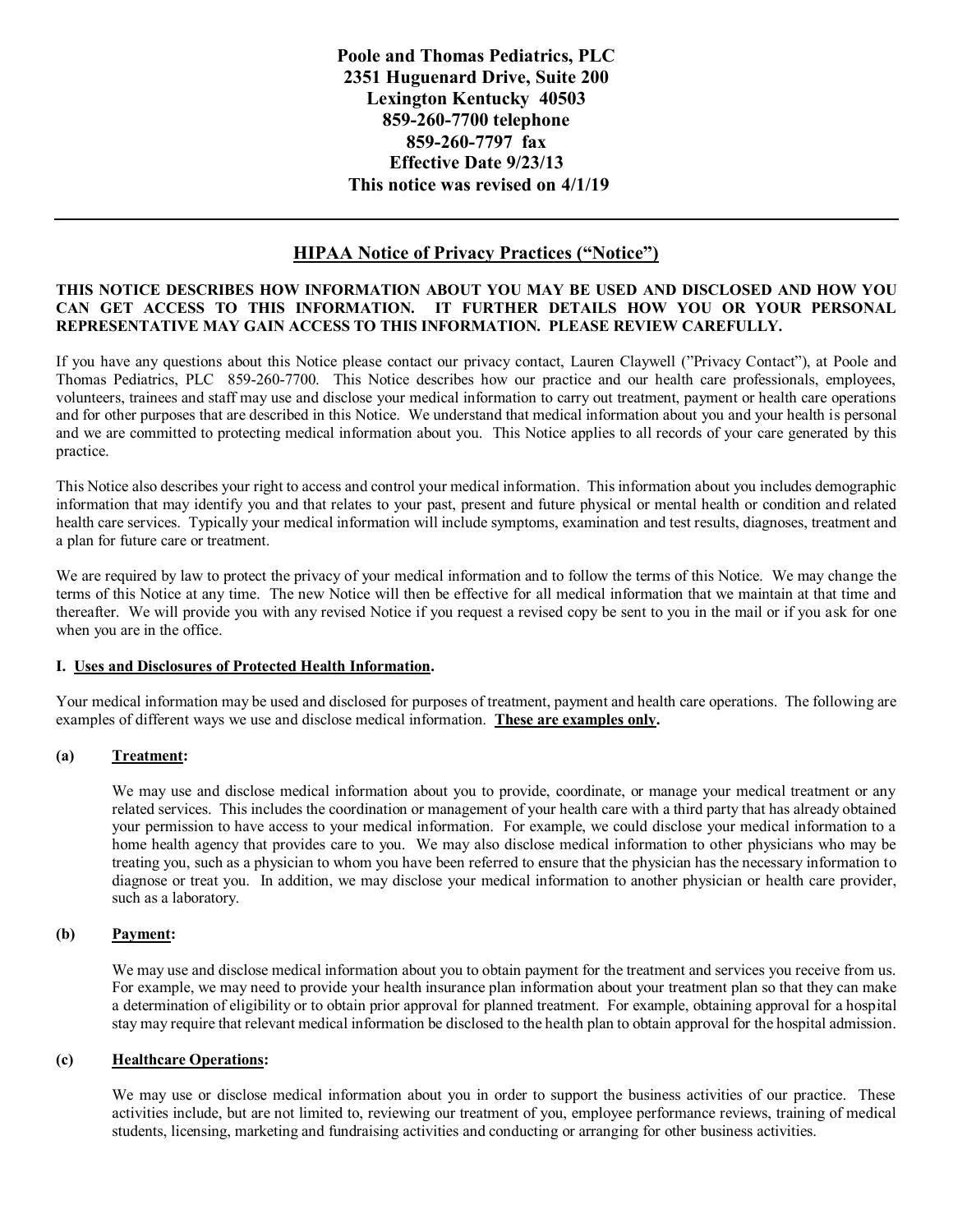For example, we may use a sign-in sheet at the registration desk where you will be asked to sign your name and indicate your physician. We may also call you by name in the waiting room when your physician is ready to see you. We may use or disclose your medical information to remind you of your next appointment.

We may share your medical information with third party "business associates" that perform activities on our behalf, such as billing or transcription for the practice. Whenever an arrangement between our office and a business associate involves the use or disclosure of your medical information, we will have a written contract that contains terms that asks the "business associate" to protect the privacy of your medical information.

We may use or disclose your medical information to provide you with information about treatment alternatives or other healthrelated benefits and services that may be of interest to you. We may also use and disclose your medical information for other marketing activities. For example, your name and address may be used to send you a newsletter about our practice and the services we offer. We may also send you information about products or services that we believe may be beneficial to you. You may contact **our Privacy Contact** to request that these materials not be sent to you.

We will not use any PHI or demographic information for any fundraising opportunities.

### **(d) Health Information Exchange:**

We, along with certain other health care providers and practice groups in the area, may participate in a health information exchange ("Exchange"). An Exchange facilitates electronic sharing and exchange of medical and other individually identifiable health information regarding patients among health care providers that participate in the Exchange. Through the Exchange we may electronically disclose demographic, medical, billing and other health-related information about you to other health care providers that participate in the Exchange and request such information for purposes of facilitating or providing treatment, arrangement for payment for health care services or otherwise conducting or administering health care operations.

# **II. Other Permitted and Required Uses and Disclosures That May Be Made With Your Consent, Authorization or Opportunity to Object.**

We may use and disclose your medical information in the following instances. You have the opportunity to agree or object to the use or disclosure of all or part of your medical information. If you are not present or able to agree or object to the use or disclosure of the medical information, then your physician may, using professional judgment, determine whether the disclosure is in your best interest. In this case, only the medical information that is relevant to your health care will be disclosed.

# **(a) Others Involved in Your Healthcare:**

Unless you object, we may disclose to a member of your family, a relative, or close friend your medical information that directly relates to that person's involvement in your health care. If you are unable to agree or object to such a disclosure, we may disclose such information if we determine that it is in your best interest based on our professional judgment. We may use or disclose medical information to notify or assist in notifying a family member or any other person that is responsible for your care of your location, general condition or death. Finally, we may use or disclose your medical information to an entity assisting in disaster relief efforts and to coordinate uses and disclosures to family or other individuals involved in your health care.

#### **(b) Emergencies:**

We may use or disclose your medical information for emergency treatment. If this happens, we shall try to obtain your consent as soon as reasonable after the delivery of treatment. If the practice is required by law to treat you and has attempted to obtain your consent but is unable to do so, the practice may still use or disclose your medical information to treat you.

#### **(c) Communication Barriers:**

We may use and disclose your medical information if the practice attempts to obtain consent from you but is unable to do so due to substantial communication barriers and, in our professional judgment, you intended to consent to use to use or disclosure under the circumstances.

# **III. Other Permitted and Required Uses and Disclosures That May Be Made Without Your Consent, Authorization or Opportunity to Object.**

We may use or disclose your medical information in the following situations without your consent or authorization. These situations include: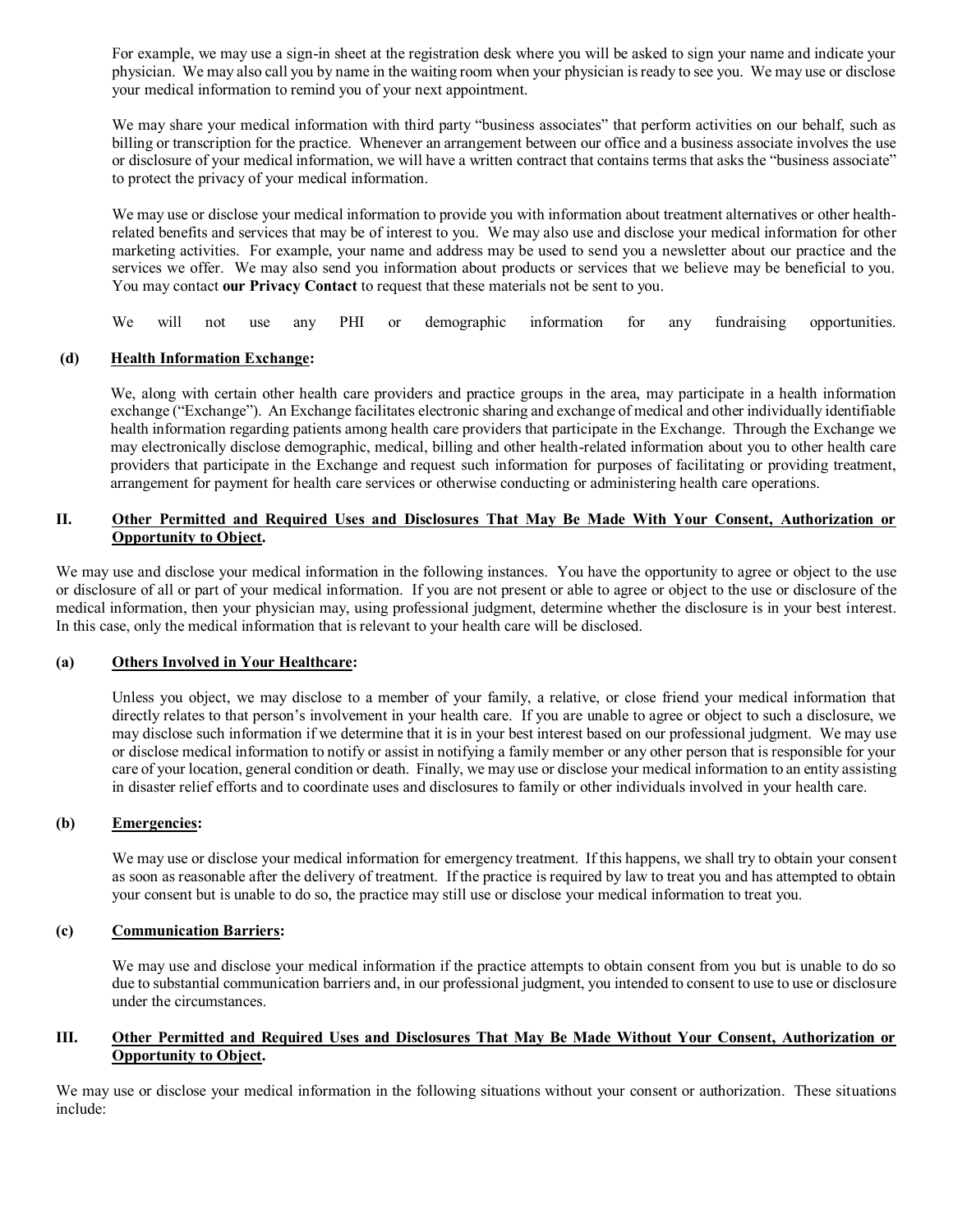### **(a) Required By Law:**

We may use or disclose your medical information when federal, state or local law requires disclosure. You will be notified of any such uses or disclosure.

### **(b) Public Health:**

We may disclose your medical information for public health activities and purposes to a public health authority that is permitted by law to collect or receive the information. This disclosure will be made for the purpose of controlling disease, injury or disability.

### **(c) Communicable Diseases:**

We may disclose your medical information, if authorized by law, to a person who may have been exposed to a communicable disease or may otherwise be at risk of contracting or spreading the disease or condition.

### **(d) Health Oversight:**

We may disclose medical information to a health oversight agency for activities authorized by law, such as audits, investigations, inspections and licensure. These activities are necessary for the government agencies to oversee the health care system, government benefit programs, other government regulatory programs and civil rights laws.

### **(e) Abuse or Neglect:**

We may disclose your medical information to a public health authority that is authorized by law to receive reports of child abuse or neglect. In addition, we may disclose your medical information to the governmental entity authorized to receive such information if we believe that you have been a victim of abuse, neglect or domestic violence as is consistent with the requirements of applicable federal and state laws.

# **(f) Food and Drug Administration:**

We may disclose your medical information to a person or company required by the Food and Drug Administration to report adverse events, product defects or problems, biologic product deviations, track products; to enable product recalls; to make repairs or replacements, or to conduct post marketing surveillance, as required.

# **(g) Legal Proceedings:**

We may disclose medical information in the course of any judicial or administrative proceeding, when required by a court order or administrative tribunal, and in certain conditions in response to a subpoena, discovery request or other lawful process.

# **(h) Law Enforcement:**

We may disclose medical information, so long as applicable legal requirements are met, for law enforcement purposes. These law enforcement purposes include: (i) responding to a court order, subpoena, warrant, summons or otherwise required by law; (ii) identifying or locating a suspect, fugitive, material witness or missing person; (iii) pertaining to victims of a crime; (iv) suspecting that death has occurred as a result of criminal conduct; (v) in the event that a crime occurs on the premises of the practice; and (vi) responding to a medical emergency (not on the Practice's premises) and it is likely that a crime has occurred.

#### **(i) Coroners, Funeral Directors, and Organ Donors:**

We may disclose medical information to a coroner or medical examiner for identification purposes, determining cause of death or for the coroner or medical examiner to perform other duties authorized by law. We may also disclose medical information to funeral directors as necessary to carry out their duties.

### **(j) Research: We will not use any PHI for research purposes.**

# **(k) Criminal Activity:**

Consistent with applicable federal and state laws, we may disclose your medical information, if we believe that the use or disclosure is necessary to prevent or lessen a serious and imminent threat to the health or safety of a person or the public. We may also disclose medical information if it is necessary for law enforcement authorities to identify or apprehend an individual.

# **(l) Organ and Tissue Donation:**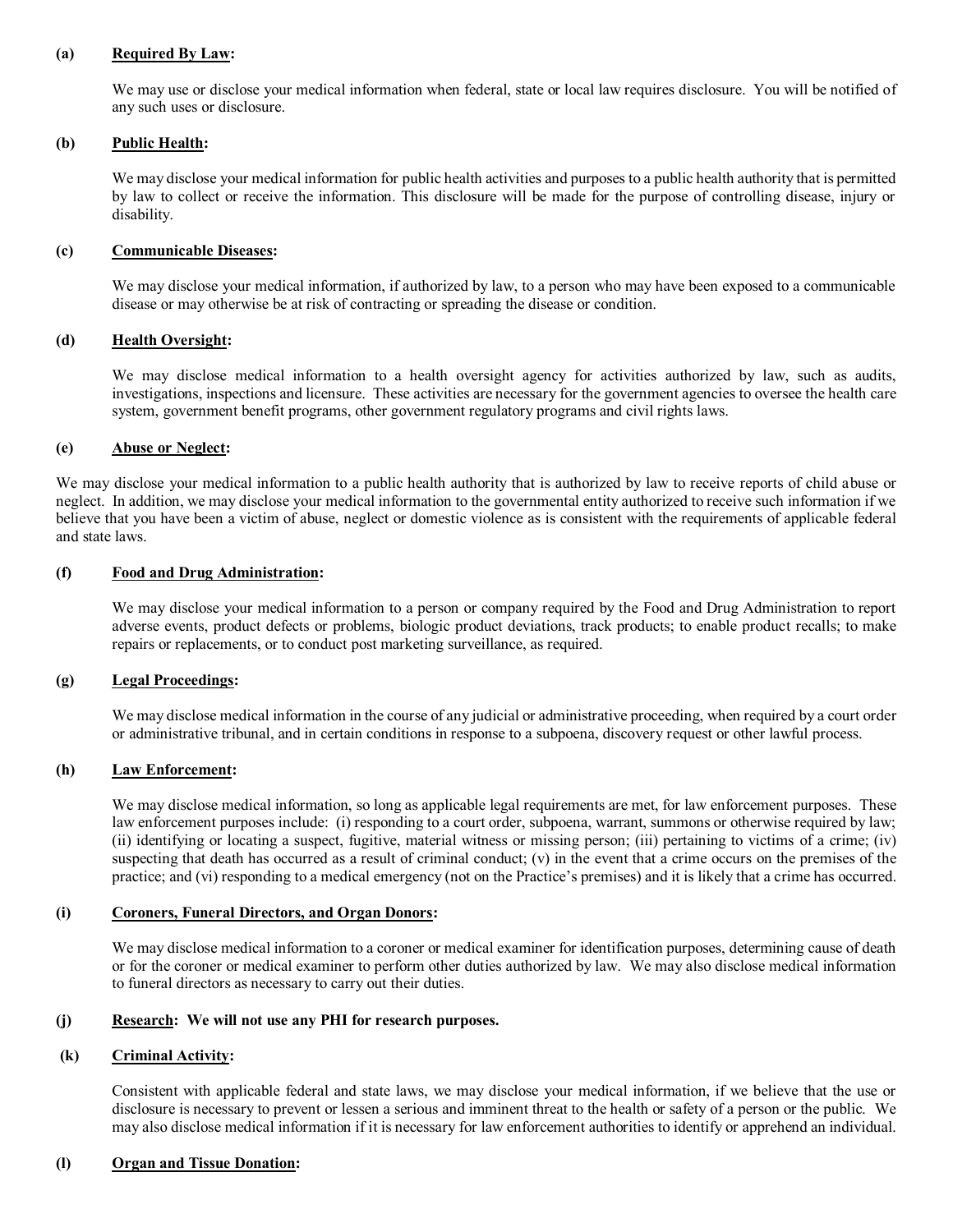If you are an organ donor, we may release medical information to organizations that handle organ procurement or organ, eye or tissue transplantation or to an organ donation bank, as necessary to facilitate organ or tissue donation and transplantation.

### **(m) Military Activity and National Security.**

If you are a member of the armed forces, we may use or disclose medical information, (i) as required by military command authorities; (ii) for the purpose of determining by the Department of Veterans Affairs of your eligibility for benefits; or (iii) for foreign military personnel to the appropriate foreign military authority. We may also disclose your medical information to authorized federal officials for conducting national security and intelligence activities, including for the protective services to the President or others legally authorized.

### **(n) Workers' Compensation:**

We may disclose your medical information as authorized to comply with workers' compensation laws and other similar programs that provide benefits for work-related injuries or illness.

# **(o) Inmates:**

We may use or disclose your medical information if you are an inmate of a correctional facility and our practice created or received your health information in the course of providing care to you.

#### **(p) Required Uses and Disclosures:**

Under the law, we must make disclosures to you and when required by the Secretary of the Department of Health and Human Services to investigate or determine our compliance with the requirements of Section 164.500, et seq. seq.

# **IV. The Following Is a Statement of Your Rights with Respect to Your Medical Information and a Brief Description of How You May Exercise These Rights.**

# **(a) You have the right to inspect and copy your medical information.**

This means you may inspect and obtain a copy of medical information about you that has originated in our practice. We may charge you a reasonable fee for copying and mailing records.To the extent we maintain any portion of your PHI in electronic format, you have the right to receive such PHI from us in an electronic format. We will charge no more than actual labor cost to provide you electronic versions of your PHI that we maintain in electronic format.

After you have made a written request to our Privacy Contact at the following address: Poole and Thomas Pediatrics, PLC, 2351 Huguenard Drive Suite 200, Lexington, KY, 40503, we will have thirty (30) days to satisfy your request. If we deny your request to inspect or copy your medical information, we will provide you with a written explanation of the denial.

You may not have a right to inspect or copy psychotherapy notes. In some circumstances, you may have a right to have the decision to deny you access reviewed. Please contact the Privacy Contact if you have any questions about access to your medical record.

### **(b) You have the right to request a restriction of your medical information.**

You may ask us not to use or disclose part of your medical information for the purposes of treatment, payment or healthcare operations. You may also request that part of your medical information not be disclosed to family members or friends who may be involved in your care or for notification purposes as described in this Notice*.* You must state in writing the specific restriction requested and to whom you want the restriction to apply. You have the right to restrict information sent to your health plan or insurer for products or services that you paid for solely out-of-pocket and for which no claim was made to your health plan or insurer.

**(c) We are not required to agree to your request.** If we believe it is in your best interest to permit use and disclosure of your medical information, your medical information will not be restricted; provided, however, we must agree to your request to restrict disclosure of your medical information if: (i) the disclosure is for the purpose of carrying out payment or health care operations and is not otherwise required by law; and (ii) the information pertains solely to a health care item or service for which you (and not your health plan) have paid us in full. If we do agree to the requested restriction, we may not use or disclose your medical information in violation of that restriction unless it is needed to provide emergency treatment. Your written request must be specific as to what information you want to limit and to whom you want the limits to apply. The request should be sent, in writing, to our Privacy Contact.